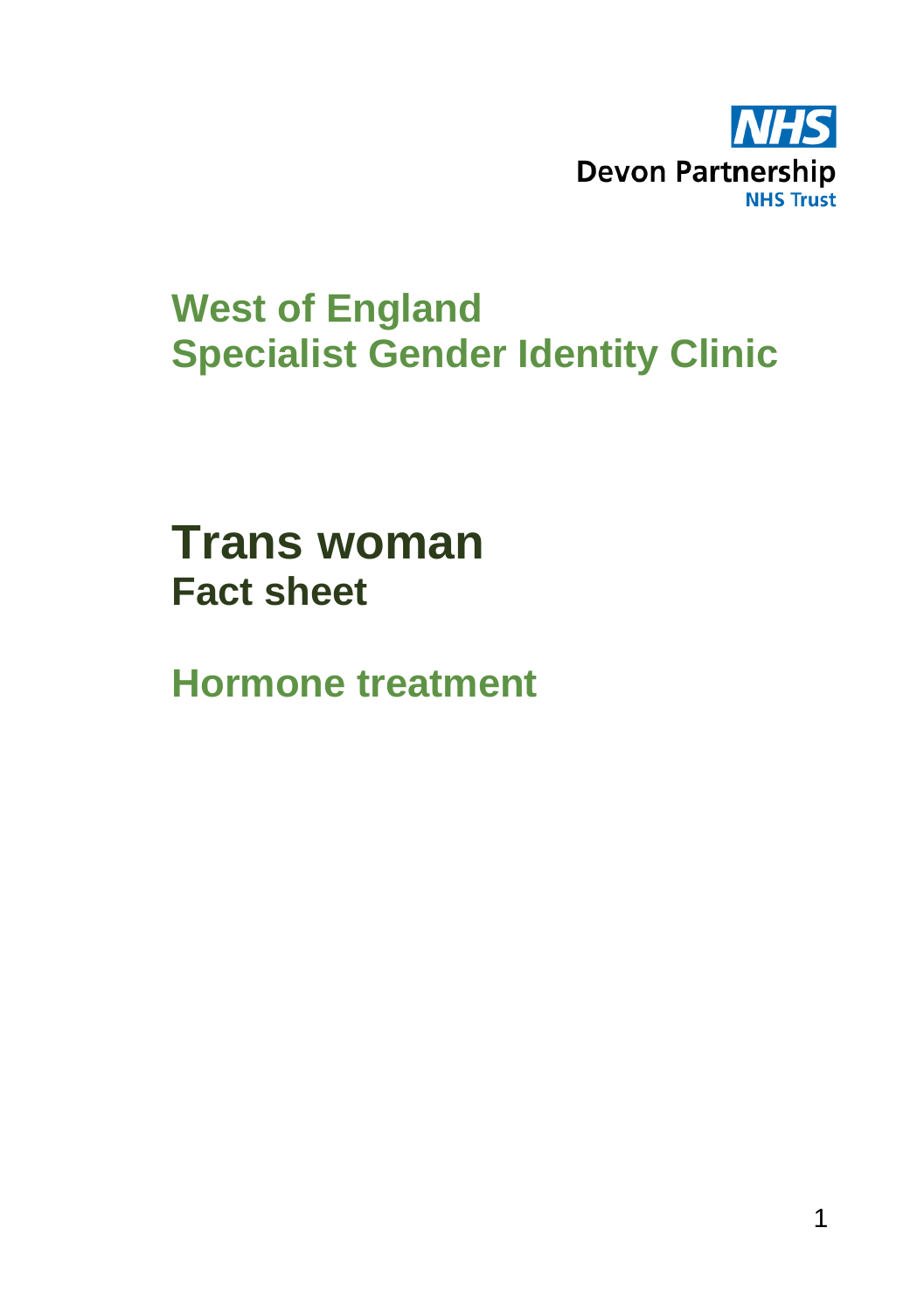## **Trans woman hormone treatment (male becoming female)**

### **Overview**

Hormone therapy will be offered when it is appropriate to your individual needs and circumstances but, as some of the effects are irreversible, it is important for you to understand and accept the changes that you might experience. Your clinic doctor will fully explain the effects of hormones and their suitability for you.

The maximum physical effects of hormones may not be evident until after two years of continuous treatment. The final effect of hormonal therapy varies from client to client and is determined by their genetic inheritance from their parents.

Cross-sex hormone therapy means taking the hormones of your preferred gender and play an important role in the anatomical and psychological transition process. Hormones are often medically necessary for successful living in the new gender and improve the quality of life as clients feel and appear more like members of their preferred gender.

As a trans woman (male becoming female) your cross sex hormone therapy would be **oestrogen**.

The aim of hormone therapy is to make you more comfortable with yourself, both in your physical appearance and how you feel psychologically. These hormones start the process of changing your body into one that is more female.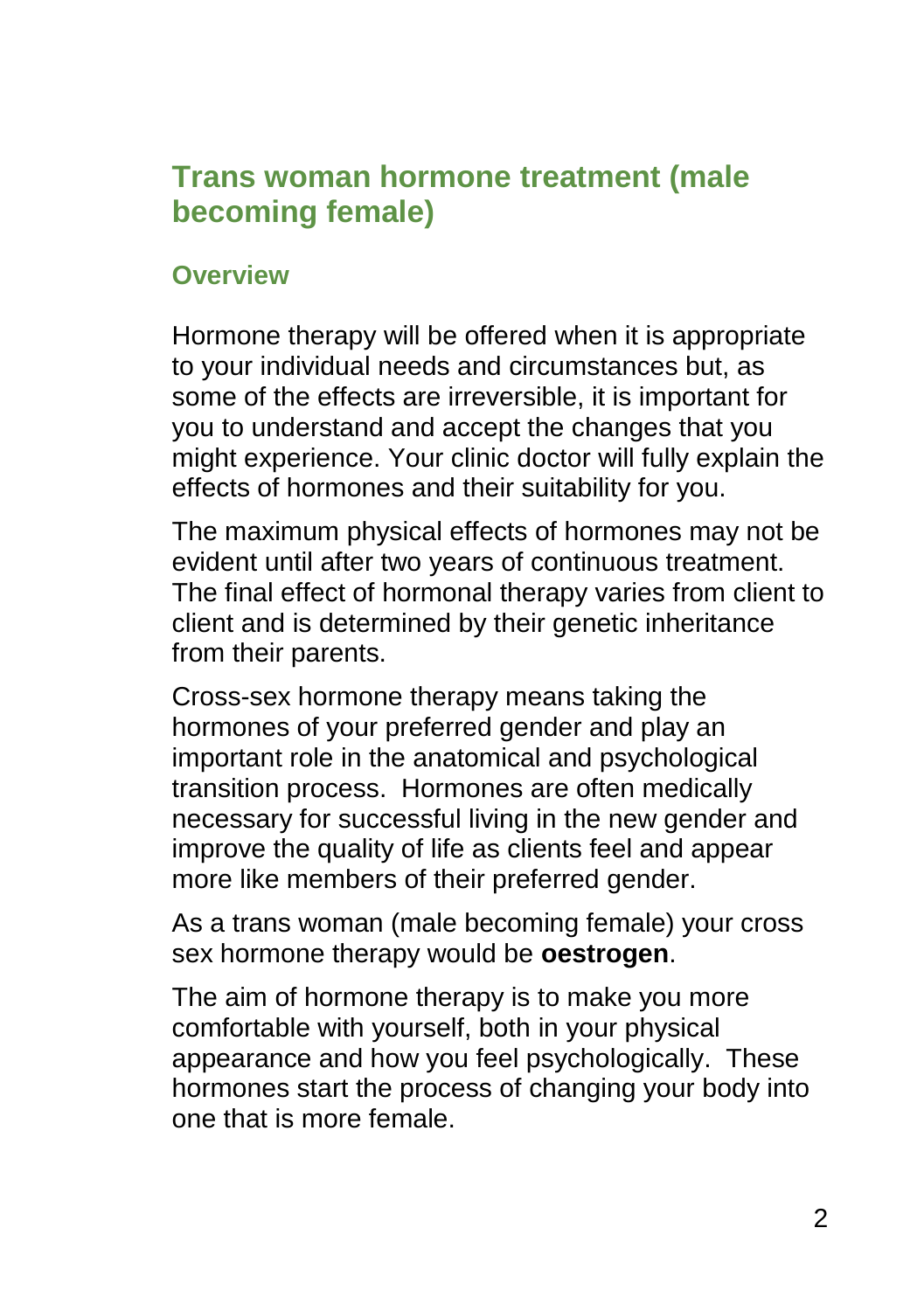Hormone therapy may be all the treatment you need to enable you to live with your gender dysphoria. The hormones may improve how you feel and mean that you do not need to start living in your preferred gender or have surgery.

## **Fertility**

Before you start hormone therapy, your specialist should discuss with you what it can mean for your fertility. Trans women who take oestrogen may become less fertile because oestrogen can lower sperm count and reduce the quality of the sperm. Some trans women choose to put sperm in a sperm bank before they start hormone therapy, so that they can use this sperm if they want to have children later.

There is no guarantee that fertility will return to normal if hormones are stopped.

## **Changes to expect**

If you are a trans woman, some of the changes that you may notice from hormone therapy include:

- Your penis and testicles may get smaller
- You may have less muscle
- You may develop more fat on your hips
- Your breasts may become lumpy and may slightly increase in size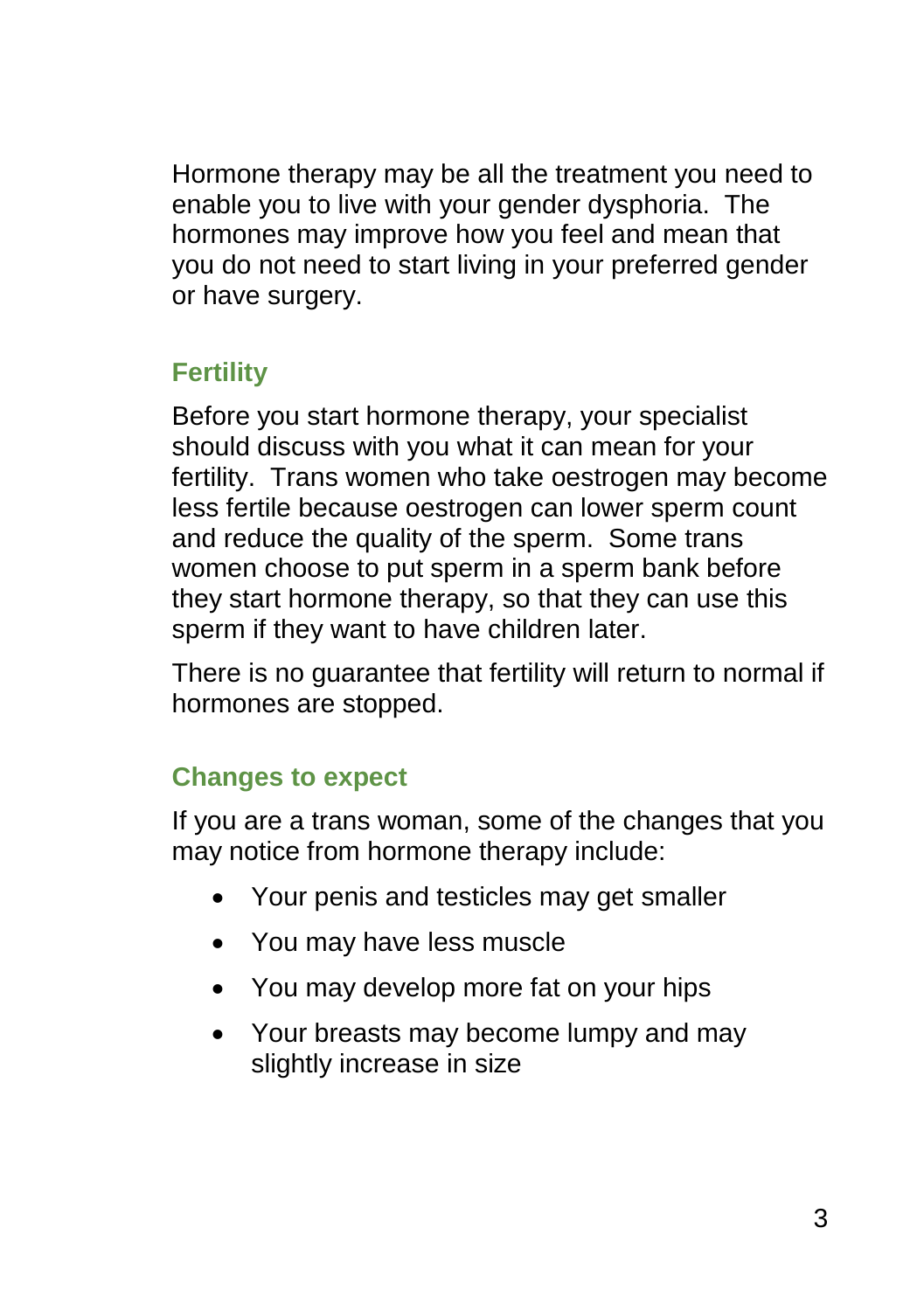• The amount of facial and body hair may decrease

Hormone therapy will not affect the voice of a trans woman. To make the vocal pitch higher, voice coaching may be required. Hormone therapy may make it harder to get an erection and have an orgasm.

## **Monitoring**

While you are taking oestrogen, you will need to go for regular check-ups at the clinic. You will be assessed to find out whether the hormone treatment is benefiting you, as some people may find the effects of hormone treatment unpleasant.

If you do not think that hormone treatment is right for you, discuss it with your clinic doctor who is treating you. If necessary, you can stop taking the hormones, although some changes such as breast growth are irreversible.

Alternatively you may be frustrated with how long hormone therapy takes to produce results, as it can take a few months for some changes to develop. Hormones will not change the shape of your skeleton, for example, the width of your shoulders or hips neither can it change your height.

#### **Hormones purchased on the Internet**

The clinic strongly advises you not to purchase hormones on the Internet. It may be tempting to buy them from here or other sources instead of through the clinic or your GP.